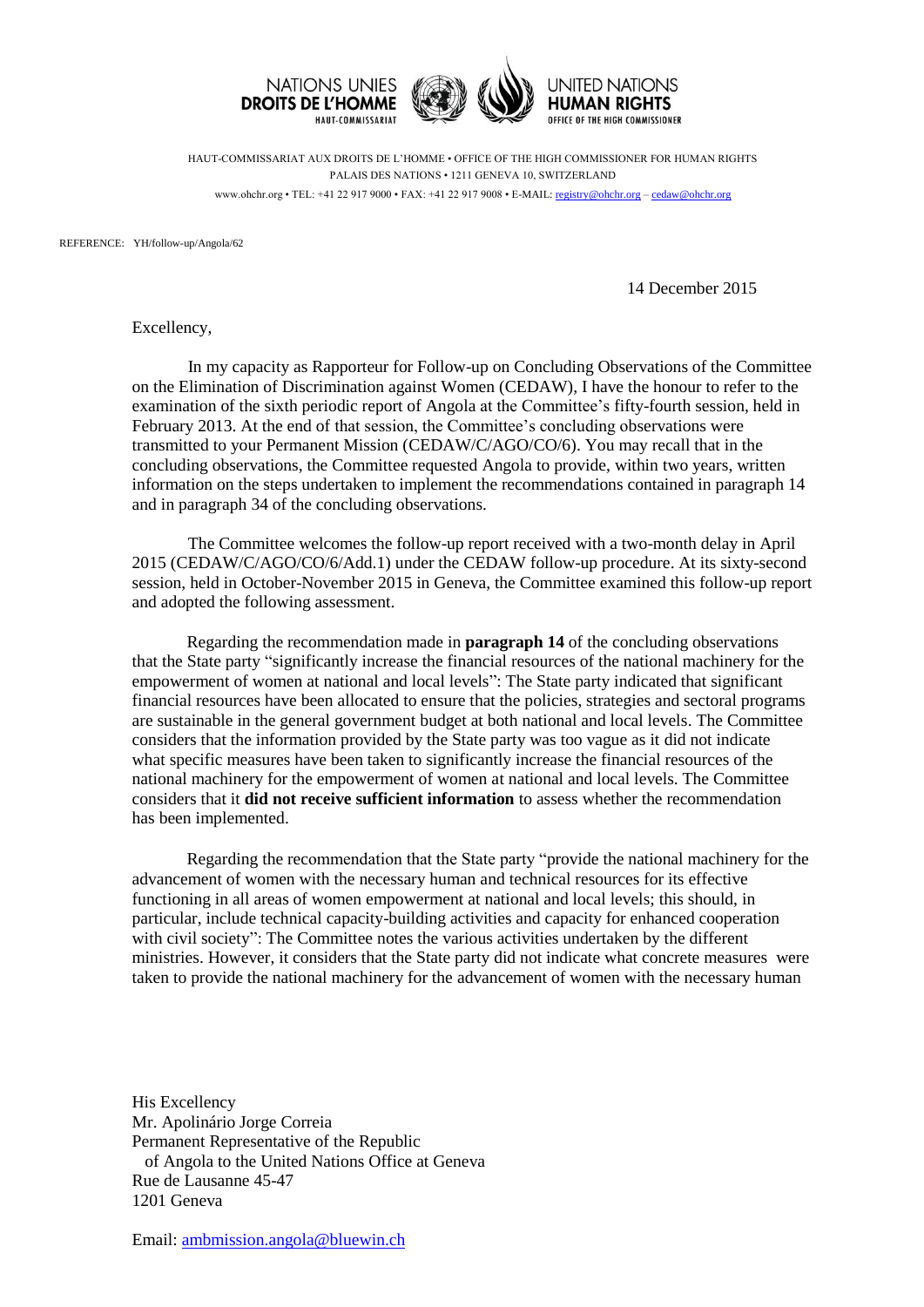

and technical resources for its effective functioning in all areas of women empowerment at national and local levels, including technical capacity-building activities and capacity for enhanced cooperation with civil society. The Committee considers that it **did not receive sufficient information** to assess whether the recommendation has been implemented.

Regarding the recommendation that the State party "adopt without delay the National Gender Policy and the Land Reform Programme, incorporate in them a result-oriented approach, including specific indicators and targets, and establish a monitoring mechanism to regularly assess the impact and effectiveness of these policies": The State party mentioned that the National Policy for Gender Equality and Equity and the Advocacy and Mobilization Strategy for Resources for Implementing and Monitoring the Policy have been in effect in Angola since December 2013. It further indicated that it is planning to hold a Multisectoral Gender Council at the provincial and national level to monitor and assess the effective impact of gender policies. The Committee welcomes the adoption of the National Policy for Gender Equality and Equity. However, it notes that the State party did not incorporate in the policy a result-oriented approach, including specific indicators and targets, and did not establish a monitoring mechanism to regularly assess their impact and effectiveness. Moreover, the Committee notes that the Land Reform Programme has not yet been adopted. The Committee considers that the recommendation **has been partially implemented**.

The Committee recommends that, in relation to paragraph 14 of the concluding observations, the State party provide, **in its next periodic report,** information on further actions taken to:

1) Significantly increase the financial resources of the national machinery for the empowerment of women at national and local levels;

2) Provide the national machinery for the advancement of women with the necessary human and technical resources for its effective functioning in all areas of women empowerment at national and local levels; this should, in particular, include technical capacity-building activities and capacity for enhanced cooperation with civil society; and

3) Adopt the Land Reform Programme, and to incorporate in both the Gender National Policy and the Land reform Programme a result-oriented approach, including specific indicators and targets, and establish a monitoring mechanism to regularly assess their impact and effectiveness.

Regarding the recommendation made in **paragraph 34** of the concluding observations that the State party "integrate a gender perspective into the National Strategy for Combating Poverty, taking account of the specific needs of rural women, and ensure the effective implementation of this Strategy": The State party mentioned that the National Strategy to Fight Poverty is being implemented with a gender-based focus, keeping in mind the special needs of rural women. It further stated that the Employment Assistance Programme, which constitutes a new section within the Integrated Municipal Programme for Rural Development and Poverty Reduction, envisages the transfer of social income, preferably targeting women headed households, to insert them into the production and local farm processing circuits in order to reduce food insecurity for these households. Moreover, the Programme for Integrated Rural Development and to Fight Poverty, which is currently being prepared, will aim, inter alia, at developing and promoting projects that help improve the condition and integration of rural women in the development process. The State party added that the monitoring for the implementation of the National Strategy for Combating Poverty is under the direct responsibility of the Government which is in charge of preparing annual progress reports. The Committee considers that the State party took significant steps towards the implementation of the recommendation. It considers that the recommendation **has been implemented**.